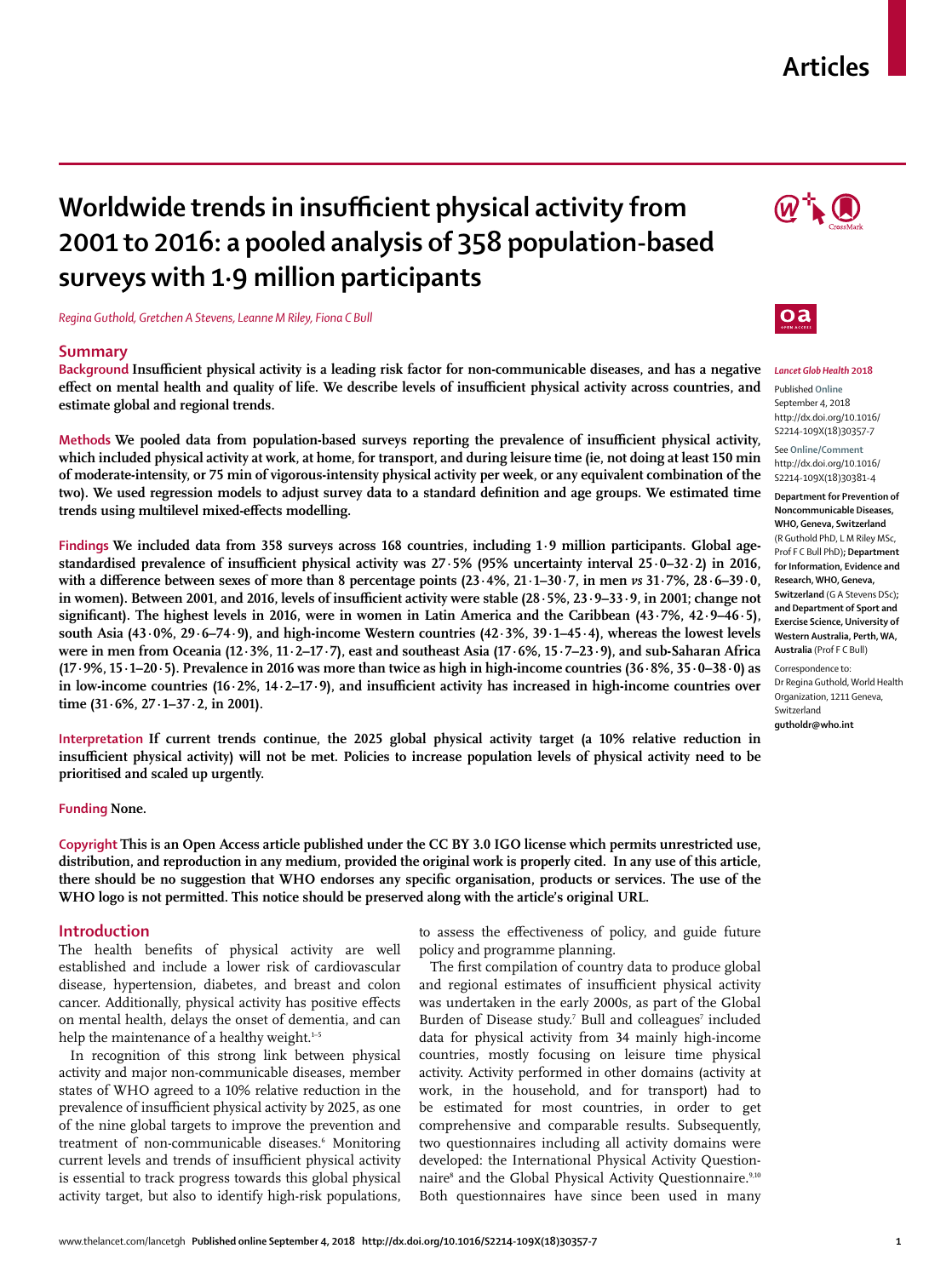#### **Research in context**

#### **Evidence before this study**

WHO produced the first set of internationally comparable estimates on insufficient physical activity in 2008 for 122 countries. These estimates were updated for 2010, and published in the 2016 *Lancet* Series on Physical activity for 146 countries, showing a global prevalence of insufficient physical activity of 23·3%, with higher levels among women and older age groups. However, no compilation of global data on adult physical inactivity has been undertaken since, and no regional and global trends have previously been developed because data for trends have been considered too scarce.

#### **Added value of this study**

This study provides the most complete description of global, regional, and country levels of insufficient physical activity and, for the first time, presents regional and global trends over time.

surveys, including several large, international surveys such as the World Health Survey,<sup>11</sup> the Eurobarometer surveys,<sup>12</sup> and the WHO Stepwise Approach to NCD Risk Factor Surveillance.<sup>13,14</sup> Mainly based on data from these questionnaires, WHO produced comparable estimates of insufficient physical activity in 122 countries in 2008, and updated them for 2010 for 146 countries. Both sets of estimates were published in *The Lancet* Physical Activity Series<sup>4,15</sup> and used to calculate the effect of insufficient physical activity on non-communicable diseases.<sup>16</sup>

However, in *The Lancet* Physical Activity 2016 Series, Sallis and colleagues<sup>4</sup> noted that consistent data for trends in adult physical activity are still scarce. As a consequence, no article has reported regional and global trends of insufficient physical activity. We updated previously published<sup>4,15,17</sup> country, regional, and global estimates of adult prevalence of insufficient physical activity with new data and new methods, and estimated, for the first time, global and regional trends from 2001 to 2016.

## **Methods**

See **Online** for appendix

## **Study design**

We estimated the prevalence of insufficient physical activity in adults aged 18 years and older, in 168 countries, for three World Bank income groups, $18$  nine regions (appendix p 1),<sup>19,20</sup> and globally for 2001–16. Insufficient physical activity was defined as adults not meeting the WHO recommendations<sup>3</sup> on physical activity for health—ie, at least 150 min of moderate-intensity, or 75 min of vigorous-intensity physical activity per week, or any equivalent combination of the two.

# **Data sources**

We included data that fulfilled the following criteria: (1) the survey questionnaire explicitly included physical activity across four key domains—ie, for work, in the household (paid or unpaid), for transport to get to and from places (ie, Global age-standardised prevalence of insufficient physical activity was 27·5% (95% uncertainty interval 25·0–32·2) in 2016. The prevalence has been stable since 2001.

#### **Implications of all the available evidence**

Progress towards achieving the global target of a 10% relative reduction of insufficient physical activity by 2025, has been too slow. Accelerated action is needed to reverse trends in central and eastern Europe, high-income Western countries, Latin American and the Caribbean, and south Asia. Policies and programmes are also needed to achieve or maintain low levels of inactivity in other regions and in lower-income countries. Implementation of targeted evidence-based interventions presented in the Global Physical Activity Action Plan 2018–2030 will improve population health and help deliver many of the 2030 Sustainable Development Goals.

walking and cycling), and during leisure time (ie, sports and active recreation); (2) data were collected through random sampling with a sample size of at least 200, and were representative of a national or defined subnational population; (3) prevalence of insufficient physical activity was reported by age and sex, according to current WHO,<sup>3</sup> or former physical activity recommendations.<sup>21</sup> These former guidelines recommended for adults to spread out their activity during the week in doing at least 30 min of moderate activity on at least 5 days, or equivalent. They were in place until an update of evidence in 2008,<sup>1</sup> when this requirement was removed.

Physical activity data collected using wearable devices, such as accelerometers or pedometers, were not included because of the limited comparability with self-reported data. Where available, we used individual-level data to calculate the prevalence of insufficient physical activity, taking the sampling designs into account. Where raw data were not available, we used aggregated data as reported. We included all data that met the inclusion criteria and that were provided before the end of September, 2017.

We obtained data from WHO and other international surveys.11–14 We also did a systematic literature search of PubMed, up to October, 2015, for articles published in English, Portuguese, German, Spanish, Chinese, and Italian, including the International Physical Activity Questionnaire and the Global Physical Activity Questionnaire as search terms. To identify additional data sources, we also analysed and verified results of the 2017 WHO NCD Country Capacity Survey,<sup>22</sup> in which each WHO member state answered a question on the inclusion of physical activity in national risk factor surveys. We also had personal communications with WHO regional focal points, personal networks, and directly with researchers, including inquiries about additional data from authors of published studies. Finally, we had a 6-week consultation with all WHO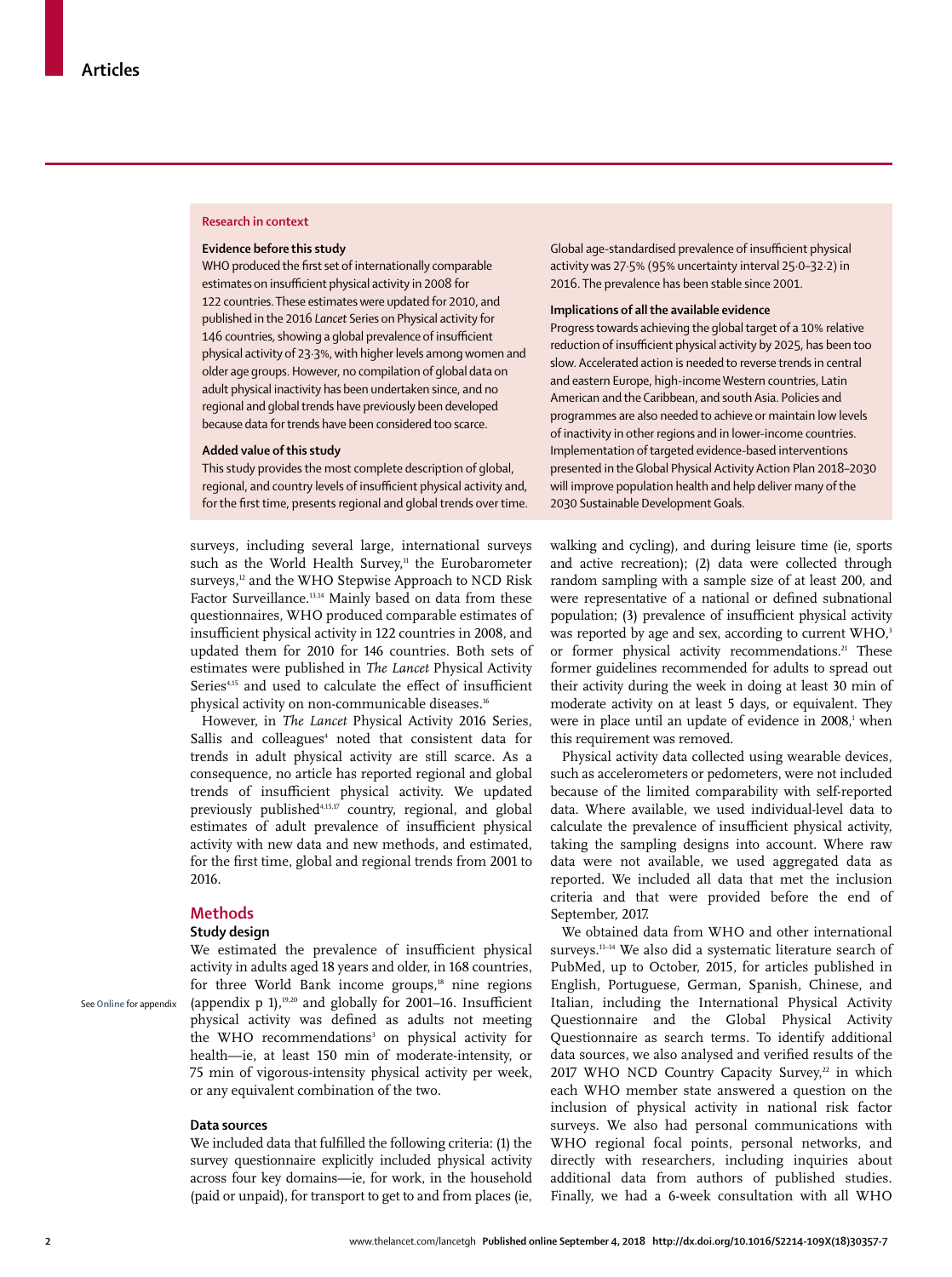member states in which countries commented on the first draft of estimates and submitted any additional data. After the consultation, the estimates were updated during October, 2017, with new data that were submitted. In total, 358 surveys from 168 countries were included in the analysis (appendix pp 2–15).

# **Statistical analysis**

Survey data were sometimes not comparable because of differences in study design. We applied four key adjustments to survey data using linear regression modelling to improve comparability (appendix pp 17–27). First, we converted definitions. For surveys in which data were reported only for the former recommendation on physical activity for health,<sup>21</sup> and not for the current recommendation,3 we converted data to the current recommendation, our target indicator.

Second, we adjusted for over-reporting in the International Physical Activity Questionnaire. This questionnaire over-reports physical activity, leading to an underestimation of the prevalence of insufficient activity.23–26 To correct for this over-reporting, we applied an adjustment factor to surveys that used the International Physical Activity Questionnaire. This adjustment factor was determined by exploring differences in prevalence between the International Physical Activity Questionnaire and other, similar survey questionnaires, such as the Global Physical Activity Questionnaire, in countries that have used both.

Third, we adjusted data from surveys that had only urban samples. Of the 358 surveys used, 27 reported data for urban populations only. For these surveys, we estimated the prevalence in rural areas using information from surveys reporting both urban and rural prevalence.

|                                                                                          | All<br>countries<br>$(n=231)$ | Region                                                    |                                                 |                                           |                                        |                                                 |                                                   |                     |                          |                                   | Income group           |                                |                         |
|------------------------------------------------------------------------------------------|-------------------------------|-----------------------------------------------------------|-------------------------------------------------|-------------------------------------------|----------------------------------------|-------------------------------------------------|---------------------------------------------------|---------------------|--------------------------|-----------------------------------|------------------------|--------------------------------|-------------------------|
|                                                                                          |                               | Central Asia,<br>Middle East,<br>north Africa<br>$(n=28)$ | Central<br>and<br>eastern<br>Europe<br>$(n=20)$ | East and<br>southeast<br>Asia<br>$(n=16)$ | High-income<br>Asia Pacific<br>$(n=3)$ | High-income<br>Western<br>countries<br>$(n=36)$ | Latin<br>American<br>and<br>Caribbean<br>$(n=47)$ | Oceania<br>$(n=22)$ | South<br>Asia<br>$(n=6)$ | Sub-Saharan<br>Africa<br>$(n=53)$ | Low-income<br>$(n=31)$ | Middle-<br>income<br>$(n=109)$ | High-income<br>$(n=75)$ |
| Countries with<br>data (%)                                                               | 168<br>(72.7%)                | 23<br>(82.1%)                                             | 17<br>$(85.0\%)$                                | 13<br>(81.3%)                             | $\overline{\mathbf{3}}$<br>$(100.0\%)$ | 24<br>(66.7%)                                   | 25<br>(53.2%)                                     | 17<br>(77.3%)       | 5<br>(83.3%)             | 41<br>$(77.4\%)$                  | 24<br>$(77.4\%)$       | 89<br>(81.7%)                  | 54<br>$(72.0\%)$        |
| Percentage of<br>population<br>covered with data                                         | 95.8%                         | 90.4%                                                     | 98.3%                                           | 97.3%                                     | 100.0%                                 | 99.0%                                           | 87.6%                                             | 94.3%               | 98.5%                    | 89.6%                             | 81.9%                  | 96.9%                          | 96.3%                   |
| Number with<br>trend data* (%)                                                           | 65<br>(28.1%)                 | 8<br>(28.6%)                                              | 11<br>$(55.0\%)$                                | 7<br>(43.8%)                              | $\overline{2}$<br>(66.7%)              | 20<br>(55.6%)                                   | 5<br>$(10.6\%)$                                   | (31.8%)             | $\mathbf{1}$<br>(16.7%)  | $\overline{4}$<br>(7.5%)          | (3.2%)                 | 27<br>(24.8%)                  | 36<br>$(48.0\%)$        |
| *Defined as having used the same instrument and coverage at more than one point in time. |                               |                                                           |                                                 |                                           |                                        |                                                 |                                                   |                     |                          |                                   |                        |                                |                         |

*Table 1:* **Distribution of data across income groups and regions**

|                                                               | Overall percentage of<br>insufficient physical<br>activity (95% UI) | Percentage of men<br>with insufficient<br>physical activity<br>$(95%$ UI) | Percentage of<br>women with<br>insufficient physical<br>activity (95% UI) |             | Country with the minimum prevalence | Country with the maximum prevalence |                      |  |  |  |  |
|---------------------------------------------------------------|---------------------------------------------------------------------|---------------------------------------------------------------------------|---------------------------------------------------------------------------|-------------|-------------------------------------|-------------------------------------|----------------------|--|--|--|--|
|                                                               |                                                                     |                                                                           |                                                                           | Country     | Prevalence (95% CI)                 | Country                             | Prevalence (95% CI)  |  |  |  |  |
| All countries                                                 | 27.5% (25.0-32.2)                                                   | 23.4% (21.1-30.7)                                                         | 31.7% (28.6-39.0)                                                         | Uganda      | $5.5\%$ (4.0-7.6)                   | Kuwait                              | $67.0\%$ (58.6-74.3) |  |  |  |  |
| Central Asia, Middle East, and<br>north Africa                | 32.8% (31.0-35.2)                                                   | 25.9% (23.7-28.7)                                                         | 39.9% (37.9-42.7)                                                         | Jordan      | $11.9\%$ (8.4-16.4)                 | Kuwait                              | 67.0% (58.6-74.3)    |  |  |  |  |
| Central and eastern Europe                                    | 23.4% (20.9-28.0)                                                   | $22.0\%$ (18.6-28.8)                                                      | 24.7% (21.7-33.9)                                                         | Moldova     | $11.5\% (8.1 - 16.0)$               | Serbia                              | 39.5% (30.8-48.8)    |  |  |  |  |
| East and southeast Asia                                       | 17.3% (15.8-22.1)                                                   | 17.6% (15.7-23.9)                                                         | 16.9% (14.9-25.7)                                                         | Cambodia    | $10.5\%$ (6.9-15.7)                 | Philippines                         | 39.7% (31.3-48.6)    |  |  |  |  |
| High-income Asia Pacific                                      | 35.7% (34.4-37.0)                                                   | 33.0% (29.4-33.6)                                                         | $38.3\%$ (37 $\cdot$ 4-42 $\cdot$ 6)                                      | South Korea | 35.4% (20.9-52.9)                   | Singapore                           | 36.5% (21.7-54.3)    |  |  |  |  |
| High-income Western<br>countries                              | 36.8% (34.6-38.4)                                                   | $31.2\%$ (28.5-32.6)                                                      | 42.3% (39.1-45.4)                                                         | Finland     | $16.6\% (12.9 - 21.0)$              | Cyprus                              | 44.4% (36.8-52.1)    |  |  |  |  |
| Latin America and Caribbean                                   | 39.1% (37.8-40.6)                                                   | 34.3% (32.5-35.5)                                                         | 43.7% (42.9-46.5)                                                         | Dominica    | $21.6\% (16.3 - 28.0)$              | <b>Brazil</b>                       | 47.0% (38.9-55.3)    |  |  |  |  |
| Oceania                                                       | $16.3\%$ (14.3-20.7)                                                | $12.3\%$ (11.2-17.7)                                                      | 20.3% (18.8-28.7)                                                         | Nive        | $6.9\%$ (4.8-9.9)                   | American Samoa                      | 53.4% (41.4-65.0)    |  |  |  |  |
| South Asia                                                    | 33.0% (23.0-51.7)                                                   | 23.5% (14.4-54.3)                                                         | 43.0% (29.6-74.9)                                                         | Nepal       | $13.4\%$ (11.2-15.6)                | India                               | $34.0\%$ (22.3-47.7) |  |  |  |  |
| Sub-Saharan Africa                                            | 21.4% (19.1-23.3)                                                   | 17.9% (15.1-20.5)                                                         | 24.8% (21.8-27.2)                                                         | Uganda      | $5.5\%$ (4.0-7.6)                   | Mauritania                          | 41.3% (33.4-49.2)    |  |  |  |  |
| Low-income                                                    | 16.2% (14.2-17.9)                                                   | $13.4\% (11.3 - 15.6)$                                                    | $18.8\%$ (15.9-21.4)                                                      | Uganda      | $5.5\%$ (4.0-7.6)                   | Mali                                | 40.4% (33.6-47.3)    |  |  |  |  |
| Middle-income                                                 | $26.0\% (22.6 - 31.8)$                                              | 21.9% (18.9-31.3)                                                         | 30.1% (26.0-39.5)                                                         | Lesotho     | $6.3\%$ (4.5-8.6)                   | American Samoa                      | 53.4% (41.4-65.0)    |  |  |  |  |
| High-income                                                   | $36.8\%$ (35.0-38.0)                                                | 32.0% (29.8-33.1)                                                         | $41.6\%$ (39.1-43.9)                                                      | Finland     | $16.6\% (12.9 - 21.0)$              | Kuwait                              | $67.0\%$ (58.6-74.3) |  |  |  |  |
| Table 2: Prevalence of insufficient physical activity in 2016 |                                                                     |                                                                           |                                                                           |             |                                     |                                     |                      |  |  |  |  |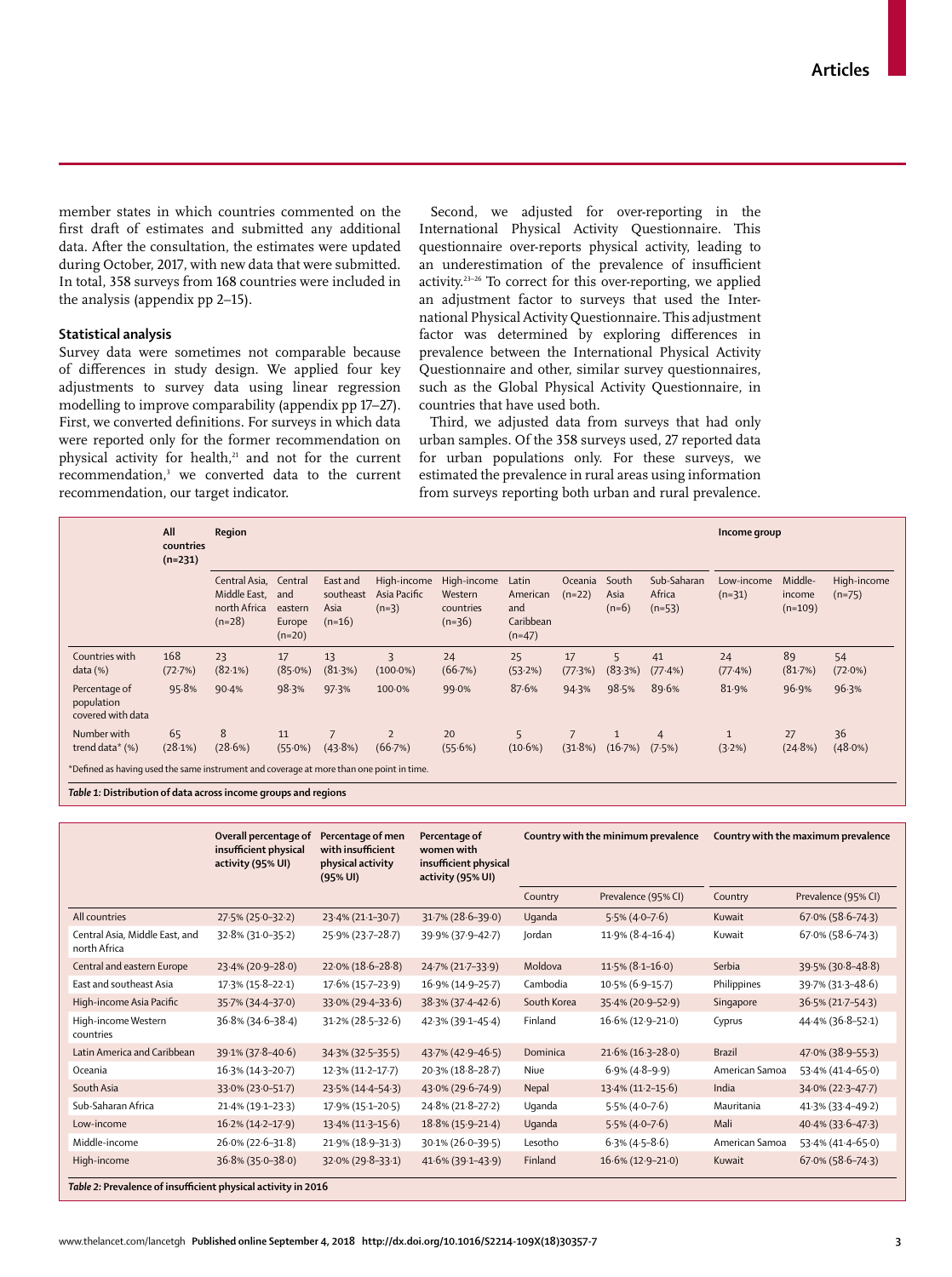

*Figure 1:* **Trends in insufficient physical activity in men from 2001 to 2016** The shaded areas show 95% uncertainty intervals.

We calculated a national estimate combining the two by applying estimates of population by area of residence for the respective survey year. $27$ 

Fourth, for surveys that did not report data for all ages older than 18 years, we estimated the data for the missing age groups using information from surveys that reported age-specific values for the entire age range.

The methods used to generate final estimates of insufficient physical activity prevalence by country, year, sex, and age differed depending on the availability of data on trends over time.

Of the 168 countries included, 65 had done at least two comparable surveys from different years using the same questionnaire (appendix p 16). For these countries, we estimated the prevalence of insufficient physical activity for each year from 2001, to 2016, using a multilevel mixed-effects linear regression model. To allow estimates to be informed by data from the same country, from other countries in the region, and other variables, this model included a random slope on year, a random intercept for each country, and fixed effects for country urbanisation, education, and location within nine previously defined regions that have been used in similar analysis for other non-communicable disease risk factors.19,20 For 76 countries, only one survey was available. We assumed no change over time in these countries, based on the fact that the average change in prevalence per year across the 65 countries with at least two comparable surveys was less than 0·01%.

27 countries had done several surveys with different survey coverage, or with different questionnaires, limiting comparability of these survey data. Although we adjusted for over-reporting in the International Physical Activity Questionnaire, we considered the comparison of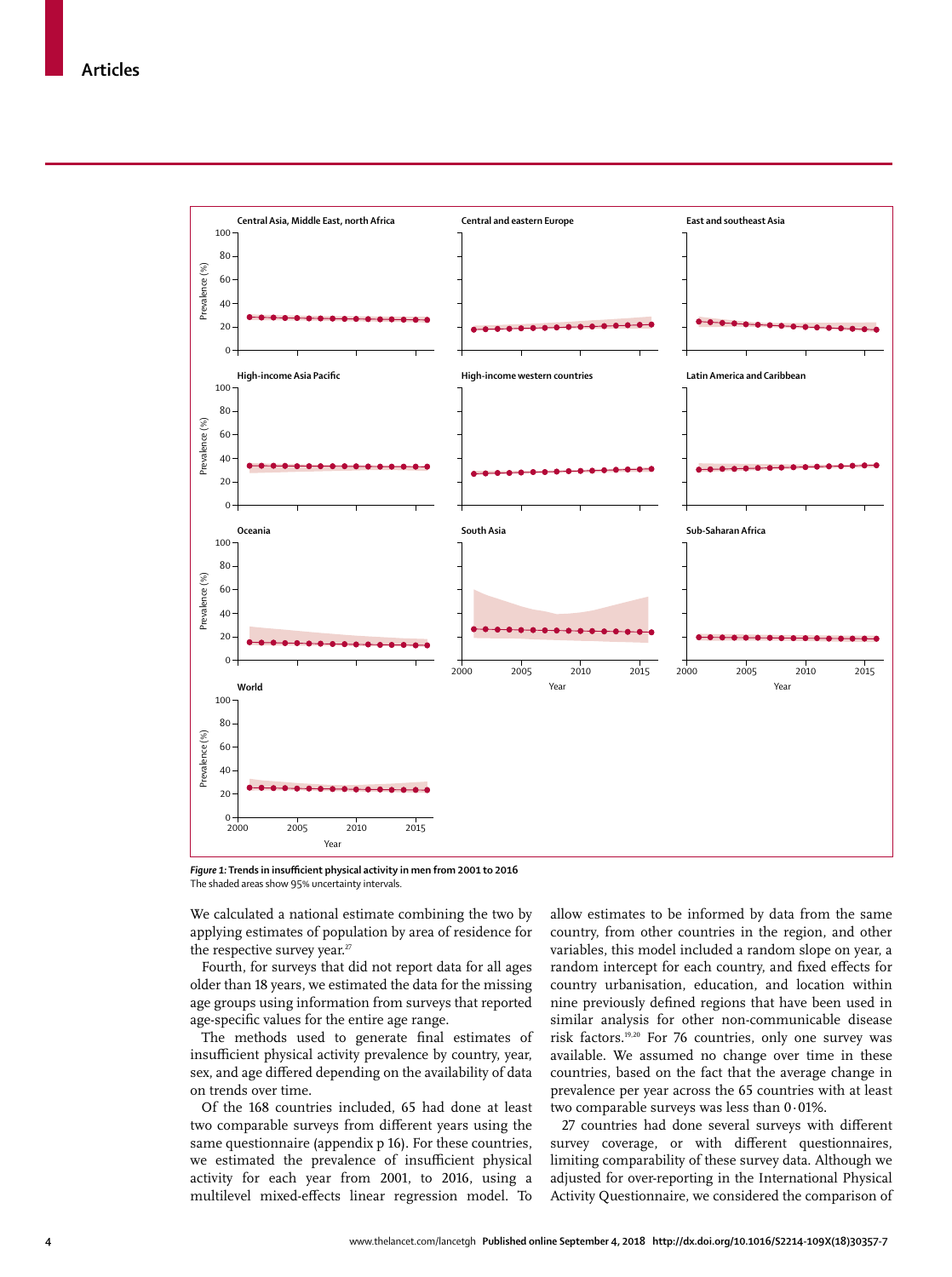**Articles**



*Figure 2:* **Trends in insufficient physical activity in women from 2001 to 2016** The shaded areas show 95% uncertainty intervals.

adjusted data from the International Physical Activity Questionnaire to data from other questionnaires to be insufficient to inform country trends. Therefore, for these 27 countries, we also assumed a flat trend, whereby the trend line was based on the average prevalences across surveys for each country.

To derive final estimates for the entire age range, we age-standardised resulting sex-specific and age-specific prevalence estimates using the WHO Standard Population.<sup>28</sup> To produce global and regional estimates, and estimates for World Bank income groups,<sup>18</sup> we created population-weighted sex-specific and agespecific estimates for each subgroup and year,<sup>29</sup> and then age-standardised these estimates.<sup>28</sup> Using the bootstrap method, we drew 1000 samples, each containing 80% of all survey data, to produce uncertainty intervals [UI] for these estimates, representing the 2·5th and 97·5th percentile of the 1000 draws. We calculated trends as the difference in prevalence between 2001, and 2016, and considered a change in prevalence over time to be statistically significant if fewer than 2·5% of draws showed changing trend (appendix pp  $17-27$ ).<sup>30</sup>

# **Role of the funding source**

There was no funding source for this study. The corresponding author had full access to all the data and had final responsibility for the decision to submit for publication.

# **Results**

Our analysis included 358 population-based surveys done between 2001 and 2016, with 1·9 million participants from 168 countries (appendix p 1), representing 96% of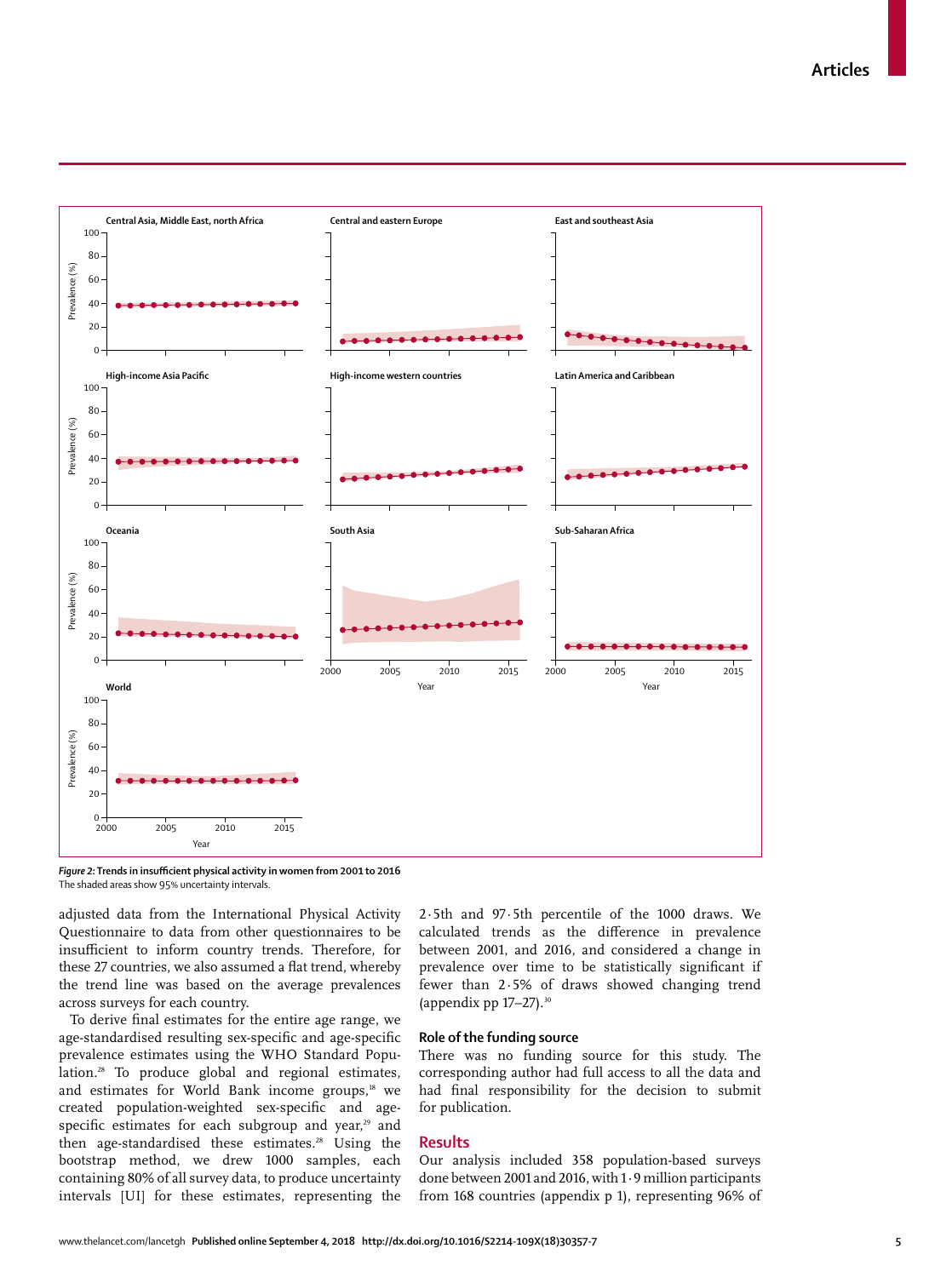

*Figure 3:* **Trends in insufficient physical activity for three income groups from 2001 to 2016** The shaded areas show 95% uncertainty intervals.

the world's population. The availability of data across income groups and regions was spread fairly evenly, with the exception of Latin American and Caribbean countries where just more than half of countries had data (table 1). Of the 358 surveys included, 301 were nationally representative, and 150 of 168 countries had at least one national survey (appendix pp 2–15).

65 of 168 countries had at least two surveys using the same questionnaire and survey coverage (table 1, appendix p 16). Availability of data meeting these two criteria was skewed towards higher-income countries, with only 3·2% of low-income countries and 48·0% of high-income countries having trend data (table 1).

Globally, more than a quarter of adults (27·5%, 95% UI  $25.0 - 32.2$ ) were insufficiently physically active in 2016 (table 2). Between 2001 and 2016, levels of insufficient physical activity have decreased only marginally and insignificantly, with a global prevalence of 28·5%  $(23.9-33.9)$  in 2001. Women were less active than men, with a prevalence difference of 6 percentage points between sexes in 2001 (25·5%, 95% UI 23·1–33·0 for men, and 31·5%, 95% UI 27·9–37·8 for women), and of more than 8 percentage points in 2016 (23·4%, 21 $\cdot$ 1–30 $\cdot$ 7, for men, and 31 $\cdot$ 7%, 28 $\cdot$ 6–39 $\cdot$ 0, for women; figures 1 and 2).

Prevalence of insufficient physical activity ranged from 16·3% (95% UI 14·3–20·7) in Oceania to 39·1% (37·8–40·6) in Latin America and the Caribbean in 2016 (table 2). Between 2001 and 2016, the prevalence of physical inactivity increased by more than 5 percentage points in high-income Western countries (from 30·9%, 26·4–38·1 in 2001, to 36·8%, 34·6–38·4, in 2016) and in Latin America and Caribbean (from 33·4%, 29·1–38·6, in 2001, to 39·1%, 37·8–40·6, in 2016), whereas east and southeast Asia had a decrease of more than 5 percentage points (from 25·7%, 20·6–29·4, in 2001, to 17·3%, 15·8–22·1, in 2016).

Across all regions, with the exception of east and southeast Asia, women were less active than men in 2016 (table 2). There was a difference between sexes of more than 10 percentage points in central Asia, Middle East and north Africa; high-income Western countries; and south Asia (table 2). The highest levels of insufficient activity (>40%) among women in 2016 were in Latin America and the Caribbean, south Asia, and high-income Western countries (table 2). The lowest levels of physical activity in men (<20%) in 2016 were in Oceania, east and southeast Asia, and sub-Saharan Africa (table 2).

The prevalence of insufficient physical activity in high-income countries was more than double the prevalence in low-income countries in 2016 (table 2). The prevalence increased over time in high-income countries, from  $31.6\%$  (27 $\cdot$ 1–37 $\cdot$ 2) in 2001, to  $36.8\%$  (35 $\cdot$ 0–38 $\cdot$ 0) in 2016, whereas it was stable in low-income countries, at 16·0% (12·0–19·6) in 2001, and 16·2% (14·2–17·9) in 2016 (table 2, figure 3).

Country-specific, age-standardised prevalence of insufficient physical activity in 2016 ranged from 5·5% (4·0–7·6) in Uganda to 67·0% (58·6–74·3) in Kuwait (appendix pp 28–31). In four countries, the prevalence of insufficient physical activity was more than 50% (Kuwait, American Samoa, Saudi Arabia, and Iraq), whereas the prevalence was lower than 10% in seven countries (Uganda, Mozambique, Lesotho, Tanzania, Niue, Vanuatu, and Togo). In 55  $(32.7%)$  of 168 countries, more than a third of the population was insufficiently physically active.

In 159 of 168 countries, prevalence of insufficient physical activity was lower in men than in women, with a difference of at least 10 percentage points in 65 countries, and a difference of more than 20 percentage points in nine countries: Barbados, Bahamas, Saint Lucia, Palau, Iraq, Bangladesh, Trinidad and Tobago, Iran, and Saudi Arabia. Figures 4 and 5 show country prevalence for men and women.

Of the 65 countries with data for trends over time, 28 had decreasing levels of insufficient activity, whereas levels were increasing in 37 countries. The largest decreases (>15%) have occurred in Cook Islands, Jordan, Tokelau, Samoa, Myanmar, Solomon Islands, and Tonga, while the largest increases (>15%) occurred in Brazil, Bulgaria, Germany, Philippines, and Singapore. The average change across all of 65 countries was less than 0·01%.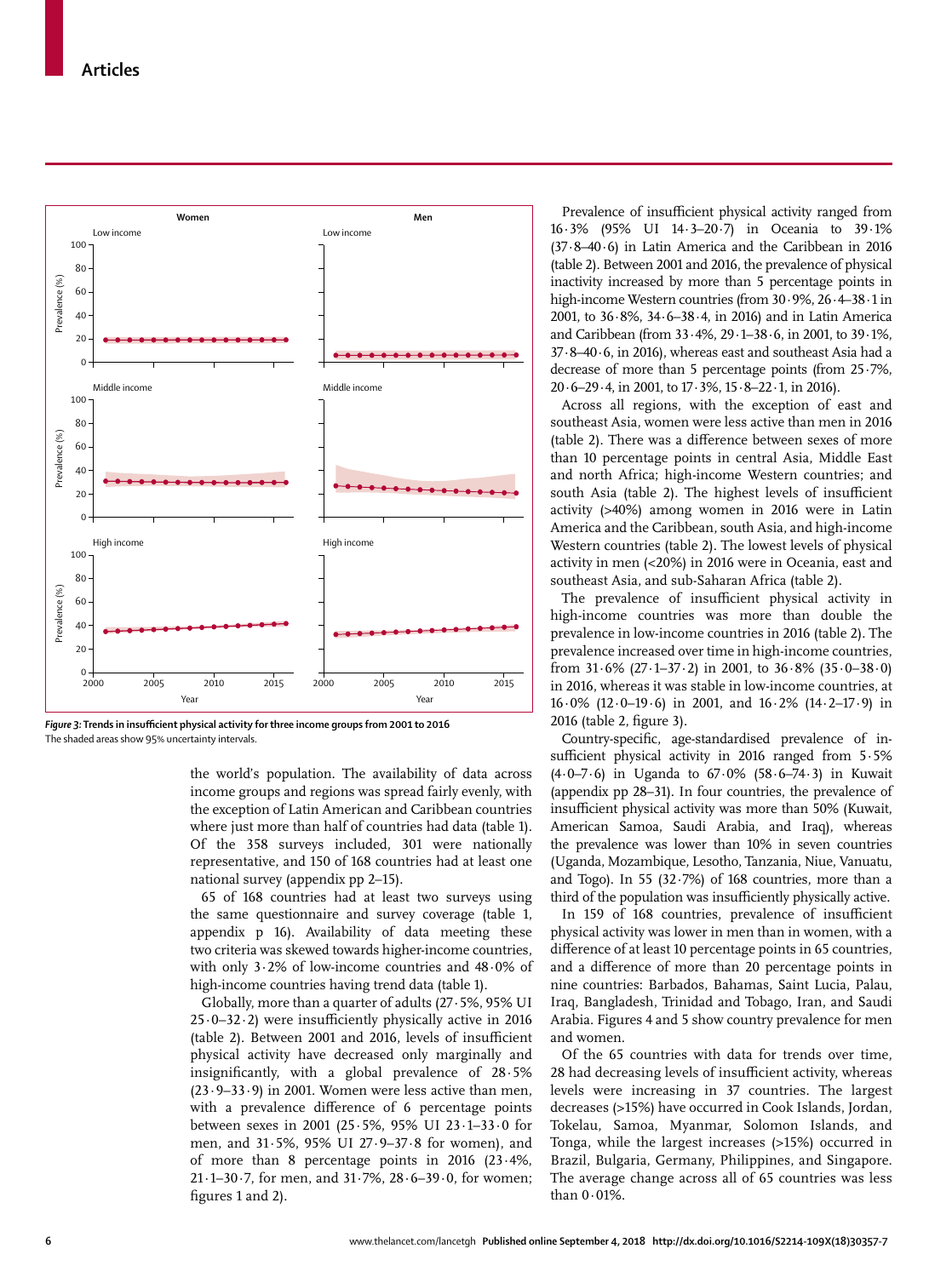

*Figure 4:* **Country prevalence of insufficient physical activity in men in 2016**



*Figure 5:* **Country prevalence of insufficient physical activity in women in 2016**

# **Discussion**

Our analysis, including data from nearly 2 million participants (representing 96% of the global population), shows that globally, in 2016, more than a quarter of all adults was not getting enough physical activity. This puts more than 1·4 billion adults at risk of developing or exacerbating diseases linked to inactivity, and needs to be urgently addressed. Previous estimates<sup>4</sup> showed a global prevalence of insufficient physical activity of 23·3% in 2010. This difference from our results is due to our inclusion of nearly twice as many surveys (358 *vs* 195), and our ability to produce estimates for an additional 22 countries. Our estimates will be made available in the WHO Global Health Observatory, $\mathbf{v}$  where they can be downloaded for use in projects such as burden of disease calculations.<sup>16</sup>

Prevalence of insufficient physical activity varied greatly across regions and income groups in 2016. We found the highest levels in Latin America and the Caribbean, high-income Western countries, and high-income Asia Pacific, and prevalence was more than double in high-income countries than in low-income countries in 2016. In wealthier countries, the transition towards more sedentary occupations and personal motorised transportation probably explains the higher levels of inactivity. Conversely, in lower-income countries, more activity is undertaken at work and for transport; however, these behaviours are changing rapidly.<sup>31</sup> National policy needs to be implemented to encourage non-motorised modes of transportation, such as walking and cycling, and to promote participation in active recreation and sports in leisure time. Such policies are particularly important in countries with rapid urbanisation, such as Argentina, Brazil, and Colombia,<sup>27</sup> which contribute to the high levels of insufficient activity in Latin America and the Caribbean. Effective policies include improved provision of cycling and walking infrastructure, improving road safety, and creating more opportunities for physical activity in public open spaces and parks, in workplaces, and in other local community settings.<sup>5,32,33</sup>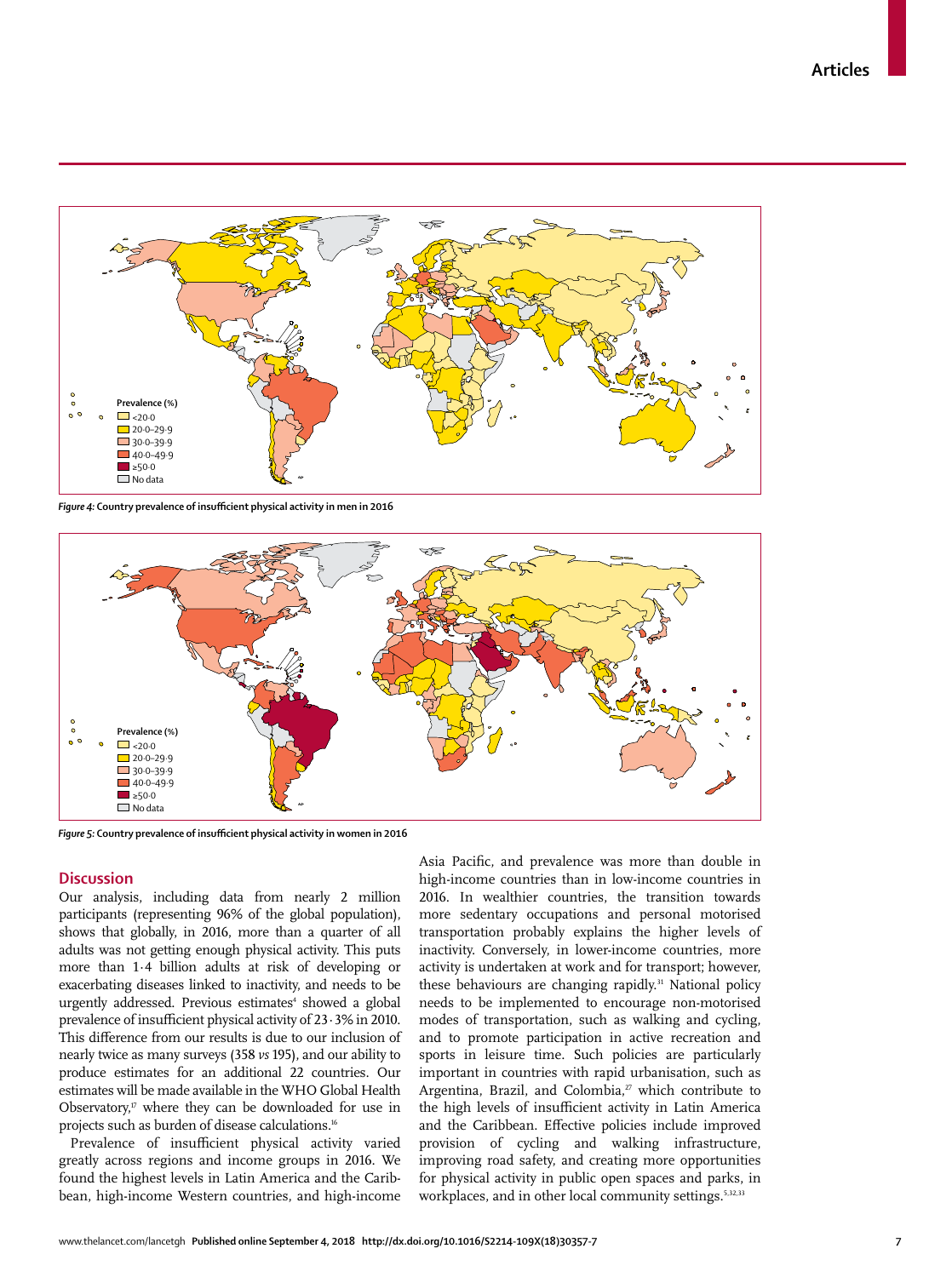We also found a wide variation in country prevalence of insufficient activity both across and within regions. The prevalence of insufficient activity was lower than 10% in a few countries, and more than 50% in others. This inequality has also been confirmed by Althoff and colleagues,<sup>34</sup> who used movement sensors built into smartphones to assess physical activity. Despite the difference in measurement method (we used self-reported physical activity), and differences in sampling, the resulting patterns of activity are similar, with some of the least active countries located in central and south America and north Africa and the Middle East, and some of the most active countries in east Asia and eastern Europe. The fact that activity varies greatly across countries, even within regions, suggests that the factors that influence inactivity lie mostly at the national, subnational, or community level, which is where policies are needed to increase physical activity.<sup>32</sup>

Our study confirms findings<sup>34-37</sup> of lower activity in women than in men, with some of the biggest differences in south and central Asia and the Middle East and north Africa. One way to explain sex differences in activity is to assess male and female participation in different domains of activity (activity at work or in the household, for transport, and during leisure time), and at different intensities (moderate and vigorous). Previous research<sup>36,38,39</sup> indicates that women tend to do less leisure-time activity, and lower-intensity activity than do men. Offering more opportunities for safe and accessible leisure-time activity to women in order to increase their overall levels of activity would therefore help close the gender gap and achieve the 2025 global physical activity target.<sup>38</sup> Furthermore, cultural norms, traditional roles, or lack of social and community support might lead to reduced participation in physical activity among girls and women. Understanding and addressing these barriers is needed to plan and deliver culturally sensitive actions to support behaviour change.<sup>40</sup>

Our analysis was the first to assess trends in physical inactivity over time. The global prevalence of physical inactivity was stable between 2001 and 2016, suggesting no progress in reducing global levels to reach the 2025 global physical activity target.6 However, we found a wide variation in trends in inactivity across regions, income groups, and countries. The largest increases in insufficient physical activity have occurred in high-income countries, whereas the largest decreases have occurred in east and southeast Asia. These decreases are largely explained by increased participation in physical activity in China, the most populous country in the region (data not shown). Leisure-time physical activity in China has increased,<sup>41</sup> which might be explained by increased park use and physical activity among China's rapidly growing elderly population.42 The lack of progress in other regions might be explained by the fact that, although more than 70% of countries have an operational physical activity policy, the scale and reach of its implementation is yet to have a national impact.4,32

Our study is affected by several limitations. First, similar to all global analyses, data were not available for every country and year, and availability varied across countries and regions. Latin America and the Caribbean, high-income Western countries, Oceania, and sub-Saharan Africa had the lowest proportion of countries with data. However, within these regions, the most populous countries were more likely to have data, so that the proportion of the population with data in these regions was still high. Countries with a population of more than 10 million with no data were Bolivia, Haiti, and Peru in Latin America and the Caribbean; Angola, Burundi, Somalia, South Sudan, and Sudan in sub-Saharan Africa; Afghanistan in south Asia; Syria and Yemen in central Asia, Middle East, and North Africa; and North Korea in east and southeast Asia. Some of these countries are also classified as low-income countries, which had the lowest data availability of the income groups. The availability of data for trends in physical inactivity was clearly skewed towards high-income countries, with 48·0% of countries being covered, compared with 3·2% of low-income countries. In fact, our trend estimations for low-income countries were based on one country only, Benin, which limits the representativeness for other low-income countries. Data coverage for trends was low in sub-Saharan Africa, Latin American and the Caribbean, and south Asia, indicating that trend estimates for these regions should be interpreted with caution.

Second, data quality also varied across countries and over time. 131 (37%) of the 358 surveys included data that were collected through the WHO Stepwise Approach to NCD Risk Factor Surveillance, using the Global Physical Activity Questionnaire.<sup>9,10,14</sup> The WHO Stepwise Approach was started in 2001, and the earlier surveys tended to be less representative with sometimes only subnational coverage.14 Nonetheless, we included these data in our analysis because they help to provide global coverage for the earlier years.

Third, we had to rely on self-reported data in our analysis despite their limitations.<sup>43</sup> Nationally representative data for physical activity that are collected objectively, using accelerometers, for example, are mostly only available for high-income countries, and results are not comparable across countries because of variations in data collection methods, data processing, and scoring.4,44 In the next few years we expect that more objective physical activity data will become available at a larger scale, and for the next update of our comparable estimates we will reconsider inclusion of these data in some way.

Finally, in some cases, our estimates are different to prevalence estimates produced by countries. There are several reasons for this difference. We adjusted our estimates for several factors when necessary. We also standardised our estimates to an artificial age structure, the WHO Standard Population.<sup>28</sup> Furthermore, some countries tend to produce estimates for only leisure time physical activity, whereas we include four domains of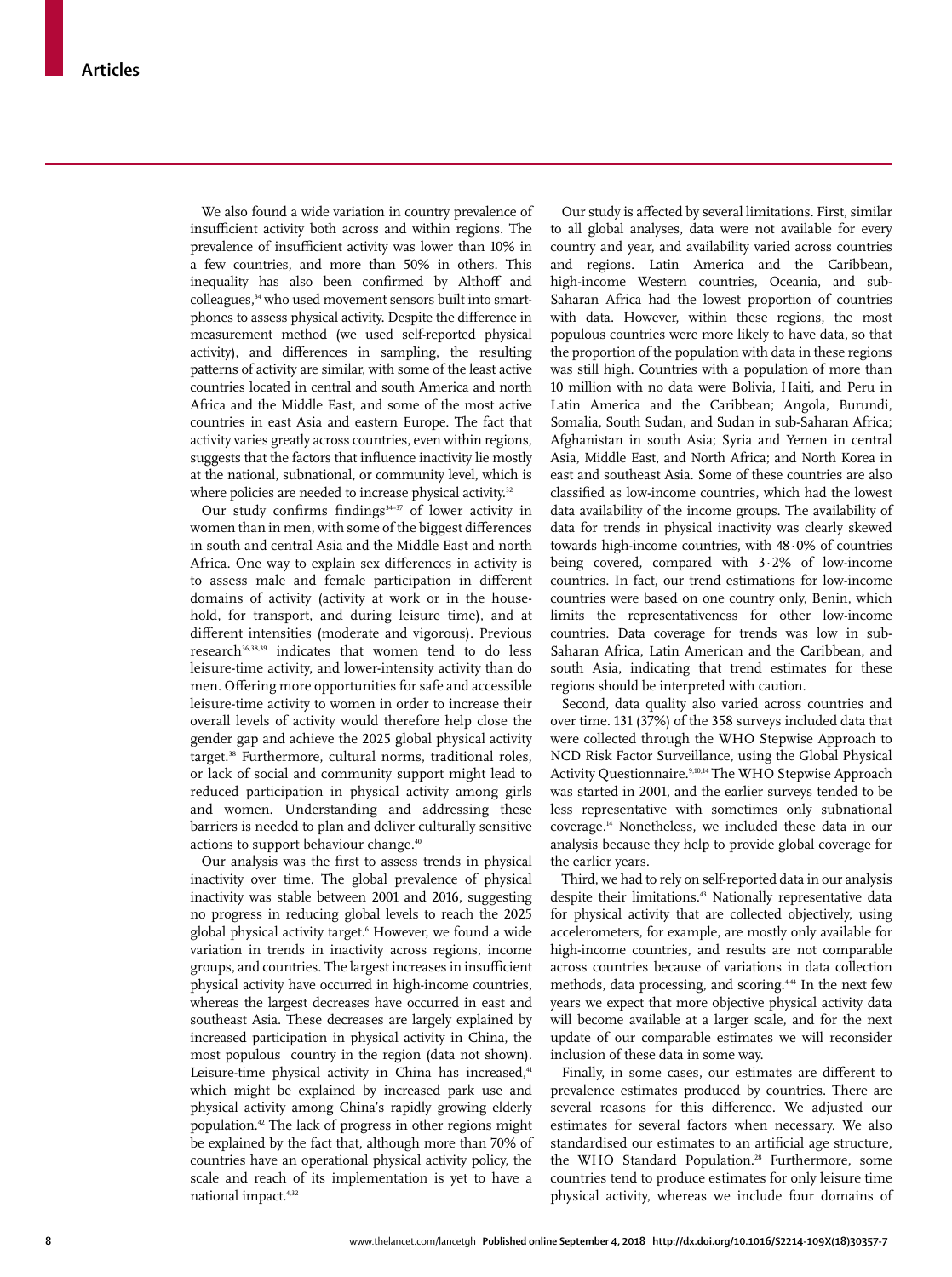physical activity. In these cases, national estimates of physical inactivity prevalence will be higher than our comparable estimates.

Our data show that progress towards the global target set by WHO member states to reduce physical inactivity by 10% by 2025 has been too slow and is not on track. Levels of insufficient physical activity are particularly high and still rising in high-income countries, and worldwide, women are less active than are men. A significant increase in national action is urgently needed in most countries to scale-up implementation of effective policies. The Global Action Plan on Physical Activity 2018–2030,<sup>32</sup> is a new catalyst for global action, and provides a selection of 20 specific policies targeting different settings and populations that can be adapted and tailored to local contexts in all countries. However, implementation will require bold leadership and full engagement across sectors to change the current approach. Collaboration across sectors could generate significant returns, because policies that support increasing physical activity can provide other benefits to health, local economies, community wellbeing, and environmental sustainability, and contribute towards achieving many of the 2030 Sustainable Development Goals.<sup>5</sup>

#### **Contributors**

RG analysed the data and wrote the first draft of the report. GAS and RG developed the methodological approach, with inputs from all other authors. All authors designed the study, and revised and approved the final report.

#### **Declaration of interests**

All authors are staff members of WHO. The authors alone are responsible for the views expressed in this publication and they do not necessarily represent the decisions, policy, or views of WHO.

#### **Acknowledgments**

This study received no funding. See appendix (p 32) for further acknowledgments.

#### **References**

- 1 Physical Activity Guidelines Advisory Committee report, 2008. To the Secretary of Health and Human Services. Part A: executive summary. *Nutr Rev* 2009; **67:** 114–20.
- 2 Warburton DE, Charlesworth S, Ivey A, Nettlefold L, Bredin SS. A systematic review of the evidence for Canada's Physical Activity Guidelines for Adults. *Int J Behav Nutr Phys Act* 2010; **7:** 39.
- WHO. Global recommendations on physical activity for health. Geneva: World Health Organization, 2010.
- Sallis JF, Bull F, Guthold R, et al. Progress in physical activity over the Olympic quadrennium. *Lancet* 2016; **388:** 1325–36.
- 5 ISPAH International Society for Physical Activity and Health. The Bangkok Declaration on Physical Activity for Global Health and Sustainable Development. *Br J Sports Med* 2017; **51:** 1389–91.
- WHO. Global action plan for the prevention and control of noncommunicable diseases 2013–2020. Geneva: World Health Organization, 2013.
- 7 Bull FC, Armstrong TP, Dixon T, Ham S, Neiman A, Pratt M. Physical Inactivity. In: Ezzati M, Lopez A, Rodgers A, Murray CJL, eds. Comparative quantification of health risks. Global and regional burden of disease attributable to selected major risk factors. Geneva: World Health Organization; 2004.
- 8 International Physical Activity Questionnaire. Guidelines for Data Processing and Analysis of the International Physical Activity Questionnaire (IPAQ). 2005. https://www.researchgate.net /file.PostFileLoader.html?id=5641f4c36143250eac8b45b7&assetKey =AS%3A294237418606593%401447163075131 (accessed July 5, 2017).
- 9 WHO. Global Physical Activity Surveillance. http://www.who.int/ ncds/surveillance/steps/GPAQ/en/ (accessed Dec 2, 2017).
- 10 Armstrong T, Bull F. Development of the World Health Organization Global Physical Activity Questionnaire (GPAQ). *J Public Health* 2006; **14:** 66–70.
- 11 WHO. WHO World Health Survey. http://www.who.int/healthinfo/ survey/en/ (accessed Dec 20, 2017).
- 12 Gesis. The European Commission's Eurobarometer Surveys. https://www.gesis.org/eurobarometer-data-service/home/ (accessed Sept 30, 2017).
- 13 WHO. STEPwise approach to Surveillance (STEPS). http://www. who.int/ncds/surveillance/steps/en/ (accessed Dec 22, 2017).
- 14 Riley L, Guthold R, Cowan M, et al. The World Health Organization STEPwise Approach to Noncommunicable Disease Risk-Factor Surveillance: methods, challenges, and opportunities. *Am J Public Health* 2016; **106:** 74–78.
- 15 Hallal PC, Andersen LB, Bull FC, et al. Global physical activity levels: surveillance progress, pitfalls, and prospects. *Lancet* 2012; **380:** 247–57.
- Lee IM, Shiroma EJ, Lobelo F, et al. Effect of physical inactivity on major non-communicable diseases worldwide: an analysis of burden of disease and life expectancy. *Lancet* 2012; **380:** 219–29.
- 17 WHO. Global Health Observatory (GHO) data. Prevalence of insufficient physical activity. http://www.who.int/gho/ncd/risk\_ factors/physical\_activity/en/ (accessed Oct 10, 2017).
- The World Bank. List of economies, December 2016. databank. worldbank.org/data/download/site-content/CLASS.xls (accessed May 13, 2017).
- 19 NCD Risk Factor Collaboration. Worldwide trends in body-mass index, underweight, overweight, and obesity from 1975 to 2016: a pooled analysis of 2416 population-based measurement studies in 128·9 million children, adolescents, and adults. *Lancet* 2017; **390:** 2627–42.
- NCD Risk Factor Collaboration. Worldwide trends in blood pressure from 1975 to 2015: a pooled analysis of 1479 population-based measurement studies with 19·1 million participants. *Lancet* 2017; **389:** 37–55.
- 21 Pate RR, Pratt M, Blair SN, et al. Physical activity and public health. A recommendation from the Centers for Disease Control and Prevention and the American College of Sports Medicine. *JAMA* 1995; **273:** 402–07.
- 22 WHO. Assessing national capacity for the prevention and control of NCDs. http://www.who.int/ncds/surveillance/ncd-capacity/en/ (accessed July 10, 2017).
- 23 Rzewnicki R, Vanden Auweele Y, De Bourdeaudhuij I. Addressing overreporting on the International Physical Activity Questionnaire (IPAQ) telephone survey with a population sample. *Public Health Nutr* 2003; **6:** 299–305.
- 24 Hallal PC, Gomez LF, Parra DC, et al. Lessons learned after 10 years of IPAQ use in Brazil and Colombia. *J Phys Act Health* 2010; **7** (suppl 2)**:** S259–64.
- 25 Ekelund U, Sepp H, Brage S, et al. Criterion-related validity of the last 7-day, short form of the International Physical Activity Questionnaire in Swedish adults. *Public Health Nutr* 2006; **9:** 258–65.
- 26 Ainsworth BE, Macera CA, Jones DA, et al. Comparison of the 2001 BRFSS and the IPAQ Physical Activity Questionnaires. *Med Sci Sports Exerc* 2006; **38:** 1584–92.
- United Nations. Department of Economic and Social Affairs. Population Division. World Urbanization Prospects, the 2014 revision. https://esa.un.org/unpd/wup/ (accessed Oct 13, 2017).
- 28 Ahmad O, Boschi-Pinto C, Lopez AD, Murray CJL, Lozano R, Inoue M. Age standardization of rates: a new WHO standard. Geneva: World Health Organization; 2001.
- 29 United Nations. Department of Economic and Social Affairs. Population Division. Monitoring Global Population Trends. http://www.un.org/en/development/desa/population/publications/ index.shtml (accessed Oct 13, 2017).
- 30 Stevens GA, White RA, Flaxman SR, et al. Global prevalence of vision impairment and blindness: magnitude and temporal trends, 1990–2010. *Ophthalmology* 2013; **120:** 2377–84.
- Ng SW, Popkin BM. Time use and physical activity: a shift away from movement across the globe. *Obes Rev* 2012; **13:** 659–80.